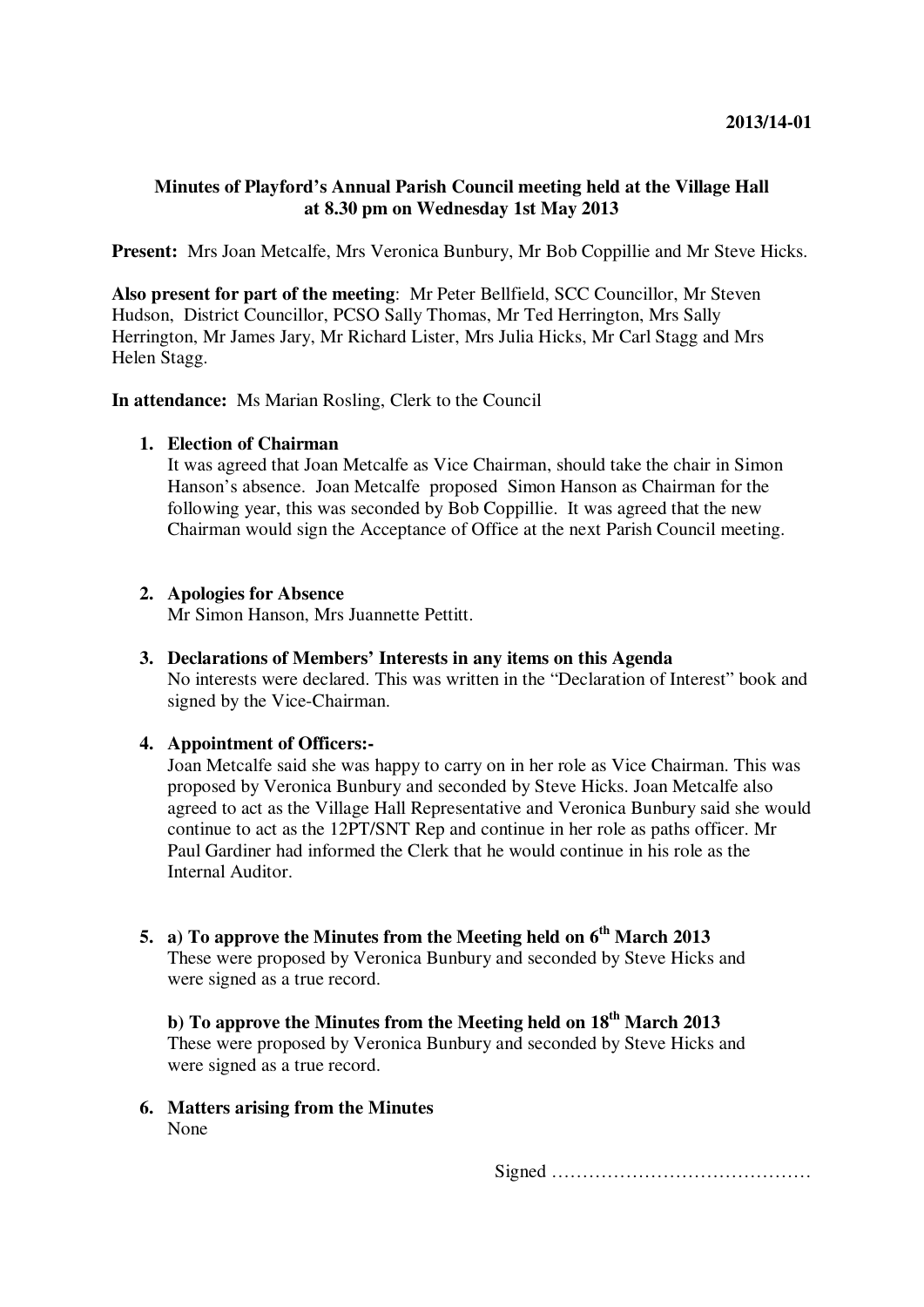### **7. Action Point Review**

- o Although the potholes have now been filled in (**AP 43)**, the mud in Brook Lane was never cleared and has now turned to dust. We will continue to monitor the situation and report it again should this be necessary.
- o **AP52** SCC is in consultation with Richard Innes regarding Byway 19 which is on his land. Extra topsoil has been offered to fill in ruts but hard core would be needed if it is decided to improve it enough to allow ordinary vehicles access.
- o **AP65** Trees in Butts Road fouling overhead telephone cables. BT Openreach have investigated and say they cannot help unless their cables are damaged. Simon Hanson is to approach Charles Lofts to see if he would be prepared to lop/fell the trees on his side of road (West) and to see if he knows who owns the land on the opposite side of the road. SCC Highways do not deal with trees about to fall over, they only have resources to clear up trees which have actually come down. Peter Bellfield says he may be able to help sort this out if he is re-elected. Meanwhile, Clerk to contact BT Openreach again to reiterate potential danger of the situation.

# **8. Finance**

### o **Statement of Accounts 2012 /2013**

The Annual Return and Statement of Accounts 2012/13 were approved by the Councillors and signed by the Chairman and Clerk. Mrs Joan Metcalfe proposed we adopt these and this was seconded by Mrs Veronica Bunbury. These have been internally audited by Mr Paul Gardiner and are now ready for the external auditors BDO Stoy Haywood. Anyone wanting to inspect the accounts may do so by appointment at the Clerk's house.

o Authorisation of cheques

| £32.00<br>HMRC - tax on clerk's salary   |
|------------------------------------------|
| £128.39<br>Clerk's net salary            |
| Playford Village Hall hire<br>£130.00    |
| £117.00<br><b>SALC Subscription</b>      |
| £128.39<br>Clerk's net salary            |
| HMRC -tax on clerk's salary<br>£32.00    |
| £20.00<br>Paul Gardiner - internal audit |
| £63.58<br>M J Rosling - expenses         |
|                                          |

The first instalment of the Precept £2,250 was received on  $30<sup>th</sup>$  April 2013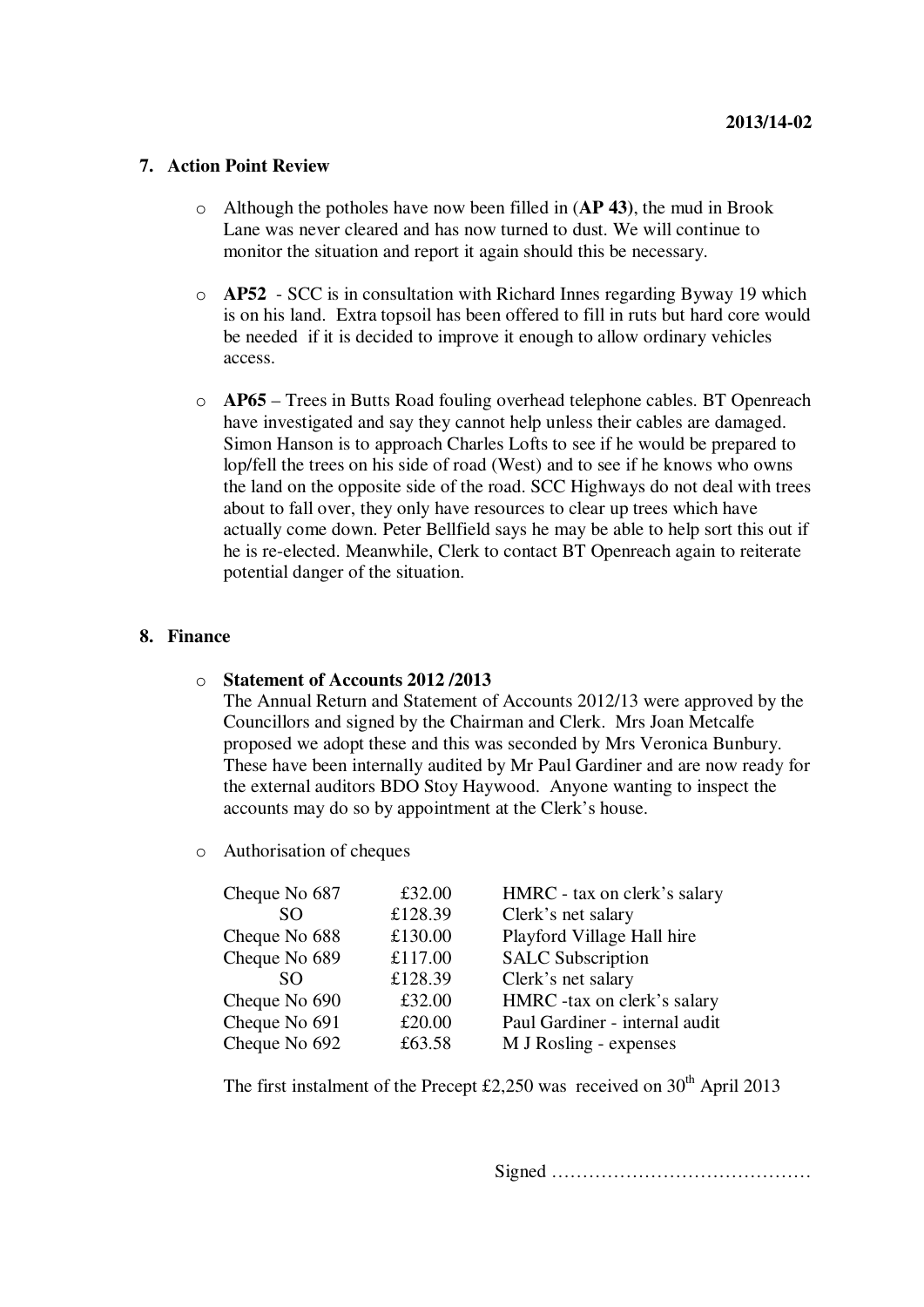- o Authorisation of Clerk's salary It was agreed to continue the Clerk's salary & expenses at the same rate as the previous year.
- o No 2 Community Account re-location of funds

Balance of £132.76 –this represents the remaining balance of the grant from Suffolk Acre re the Village Review and belongs jointly with Playford, Gt & Little Bealings. It was suggested that it might be used towards expenses of maintaining the John Belstead Playing Fields; Gt Bealings are in agreement but we are wating to hear from Little Bealings on this. In the meantime, as we need to use the account or risk losing it to Barclays Bank dormant funds, it was resolved to move the amount to the main account and ring-fence it until a decision has been made.

### **9. Pricing of assets**

In the statement of accounts, village notice board is listed as £nil, sandboxes as £999 and playing field as £1

The only item that requires re-pricing is the Sandboxes – Clerk to look up original invoices to establish value.

#### **10. Insurance cover**

AON insurance have quoted £350.16 for renewal – this is lower than last year as they have lowered their admin fees. Clerk to enquire price of including the car park disclaimer sign (at a nominal price of £500) and to circulate details to councillors for a decision before renewing the policy.

### **11. East Anglian Windfarm – update**

No new developments.

### **12. Highways**

Simon Hanson had expressed his concerns (by email to the Clerk) of large farm vehicles ruining the verges especially in Butts Road. It was thought that this was the fault of contractors although ultimately it is the landowners' responsibility. Ted Herrington suggested we should seek legal advice, NFU's code of practice says farmers are responsible for clearing roads of mud, debris etc. every day and clearly this is not being adhered to. It was resolved that Simon Hanson as Chairman should meet with Mr Parkin to discuss this matter.

Simon Hanson had also expressed concerns about the large number of cyclists now using the village and wondered if it was possible to find out who organised these events and whether we could be informed beforehand. It was thought that they were mainly informal training sessions and it was resolved to stop and ask the cyclists themselves for the name of their organiser.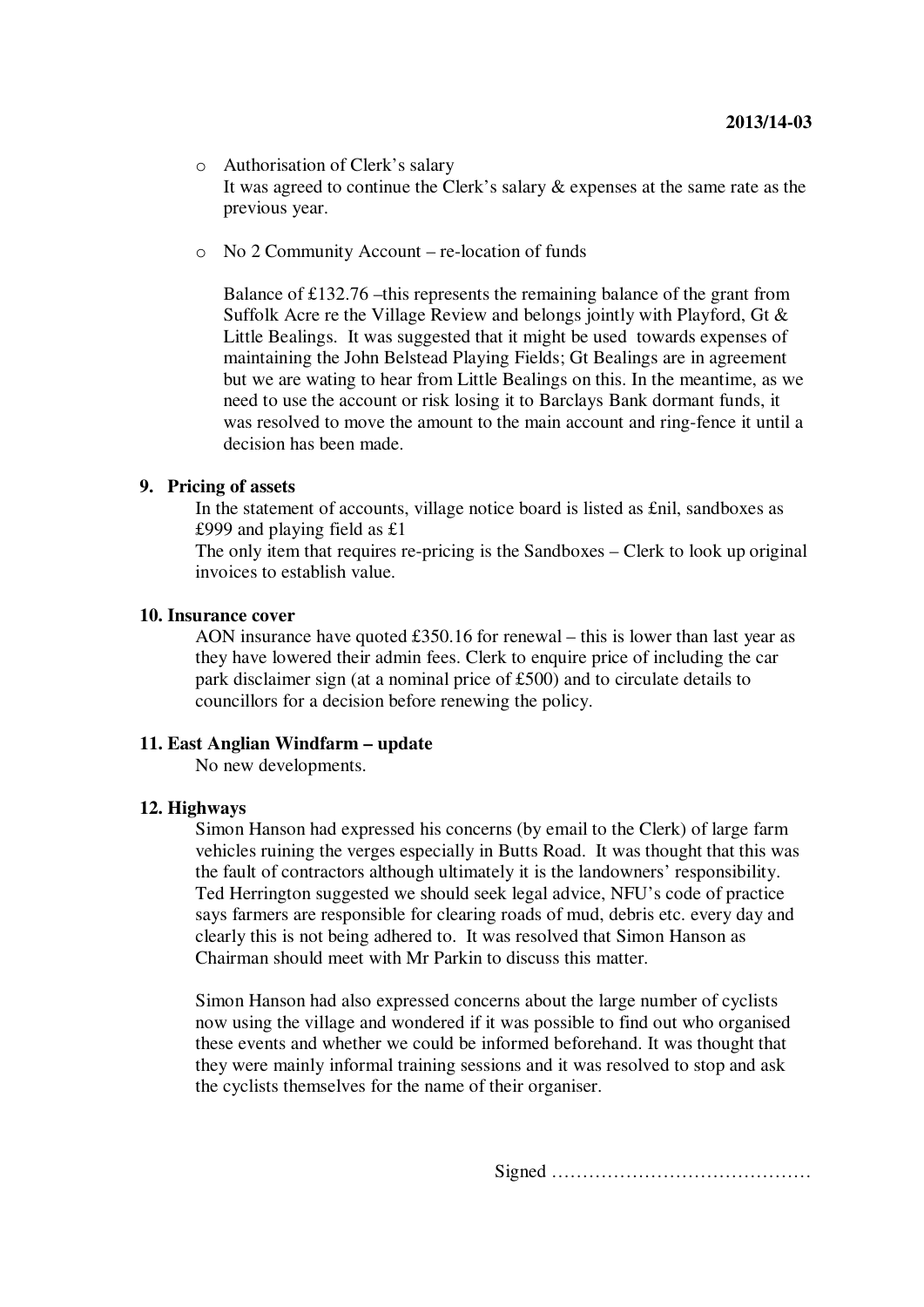#### **13. Hiring of Playing Field**

The Parish Council has been asked to hire out the Playing Field for a charitable event and ground rules need to be established for future reference. Bealings School also wish to hold their Summer Fete on the grounds. The Playing Field is for village use and reasonable notice needs to be given to villagers if it is to be used for specific functions such as these. Terms and conditions need to be set out, and event holders would need to have their own insurance in place. It was also suggested that we rope off the children's play area for the duration of an event and extra car parking would need to be considered. A check of the final condition of the field by a councillor would also be required before a deposit was returned to the event holder.

It was resolved to agree to both of these events subject to terms and conditions being drawn up and agreed upon. Joan Metcalfe proposed this and it was seconded by Veronica Bunbury.

There have been incidents of vandalism at the Village Hall recently whereby some tiles have been thrown off the roof and smashed on the ground – it was thought to have been caused by boys from the village and needs to be reported to the Police. Chairman to take this up.

#### **14. Outdoor Play Space Funds**

We have received two suggestions for using the funds available for this; one is for extra benches and seating and the other is for providing shade for the benches. Sally Herrington offered to ask the WI and the Village Hall Committee for any further thoughts before we go ahead.

#### **15. Correspondence:**

Survey forms have been received from SCC in relation to the standard of grass cutting. It was agreed not to give them full marks for their grass cutting (because of not cutting grass adequately under hedges) but that their tree stump removal work was fine.

Letter received from SCDC inviting us to arrange a litter-picking session – it was agreed not to take this up.

Letter received from Bealings Village Hall asking for permission to release funds from the amount jointly held by them, Gt Bealings and Playford (currently £886) to help fund essential maintenance to the John Belstead Playing Field. It was resolved to agree to this and the Clerk will reply to this effect.